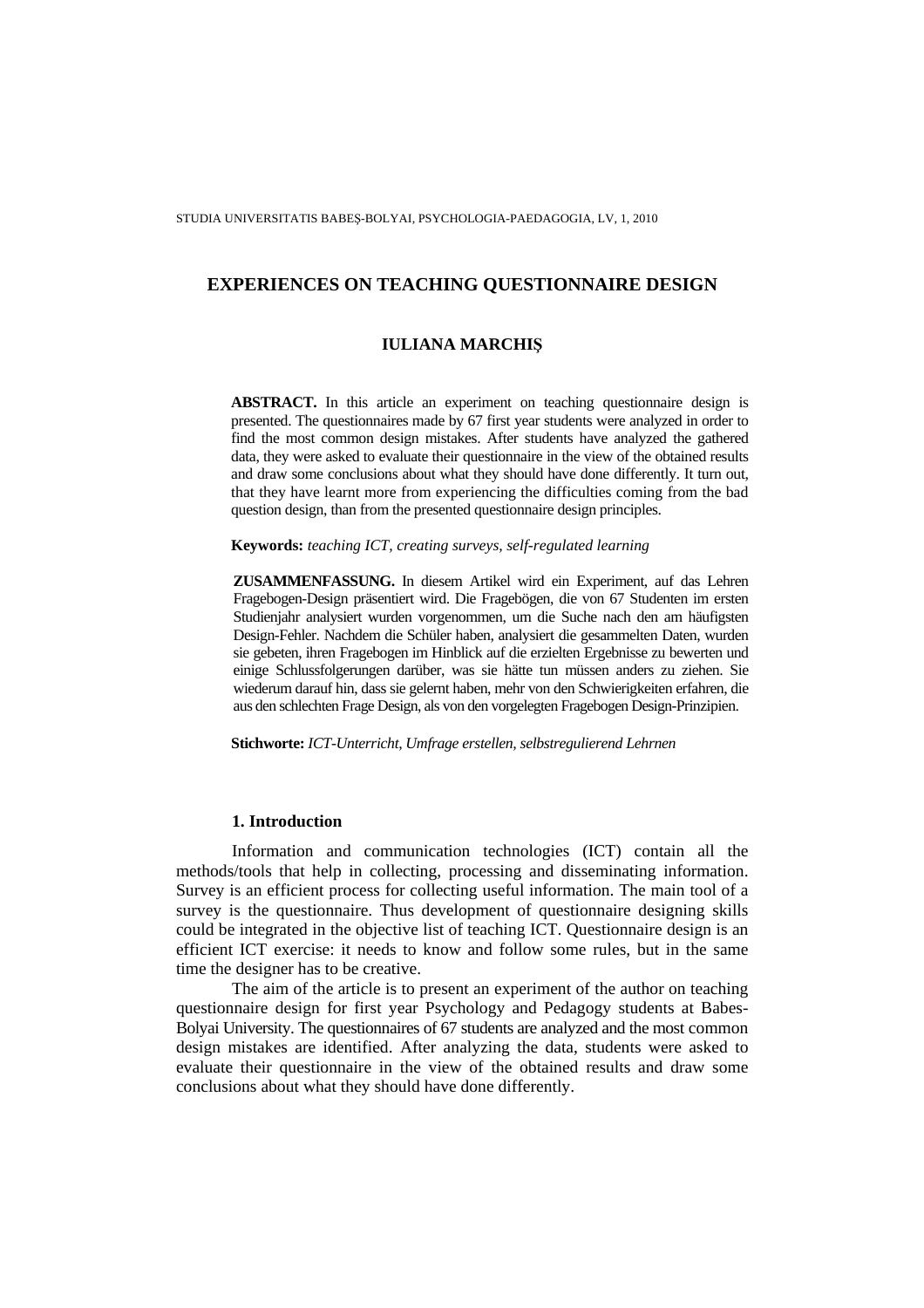#### IULIANA MARCHIŞ

## **2. Theoretical background**

#### *Principles in designing questionnaires*

"A survey is a data-gathering and analysis approach in which respondents answer questions or respond to statements that were developed in advance." (Kasunic, 2005) Thus the survey is a process. The main steps of conducting a survey are the following: the identification of the research objectives and of the target audience; the design of the sampling plan; the development of the questionnaire; the pilot test of the questionnaire; the distribution of the questionnaire; the analysis of the results, and the writing of the report (Kasunic, 2005). We observe, that the questionnaire is the instrument of a survey. The most important steps for designing the questionnaire are: to determine the questions to be asked; to select the item type for each question; to formulate exactly the questions; to design the question sequence; to design the overall questionnaire layout. Nowadays the survey design has developed, the online questionnaire became usual. Online surveys has many advantages, they are cost efficient, the delivery of them are faster, the response time is shorter, the gathering of data is quicker, and they are environmental friendly (Yung & Trumbo, 2000). The contras regarding online survey are related with spam/privacy concerns and the possibility of multiple submissions. One important disadvantage of online surveys is, that the demographic profile of the Internet users does not represent the general population (Walonick, 2004). Thus online questionnaires are useful only, when the target group is those using frequently the Internet.

The effective design of a survey was the concern of many works, among which Dillman, 1978; Sudman & Bradburn, 1982; Dillman, Tortora & Bowker, 1998; Brace, 2004; Bradburn, Sudman & Wansink, 2004; Iarossi, 2006; Dillman, 2007; Brace, 2008. In the following we mention the most important principles.

The questionnaire has to have a welcome text, which should motivate the respondent to fill in the questionnaire (Dillman, 2000). This text should contain the purpose of the survey, the ways of using the data, and general instructions on how to fill in the questionnaire. Instructions are essential in order to get accurate data. It is important to give also information on how long will take to answer the questions (Iarossi, 2006).

The used language should be simple, spelling and grammar should be accurate. If we use sophisticate words or jargon there is a high probability that the respondent won't understand the question. Spelling and grammar mistakes, beside the possibility of misunderstanding the text, give an unprofessional impression about the designer of the questionnaire. The text should use the special characters of the language of the questionnaire.

When formulating the questions, we have to be sure that they are easy and quick to answer (Iarossi, 2006).

It is essential to choose carefully the type of each question. Drop-down menus are effective if the list of possible responses is long, but not for questions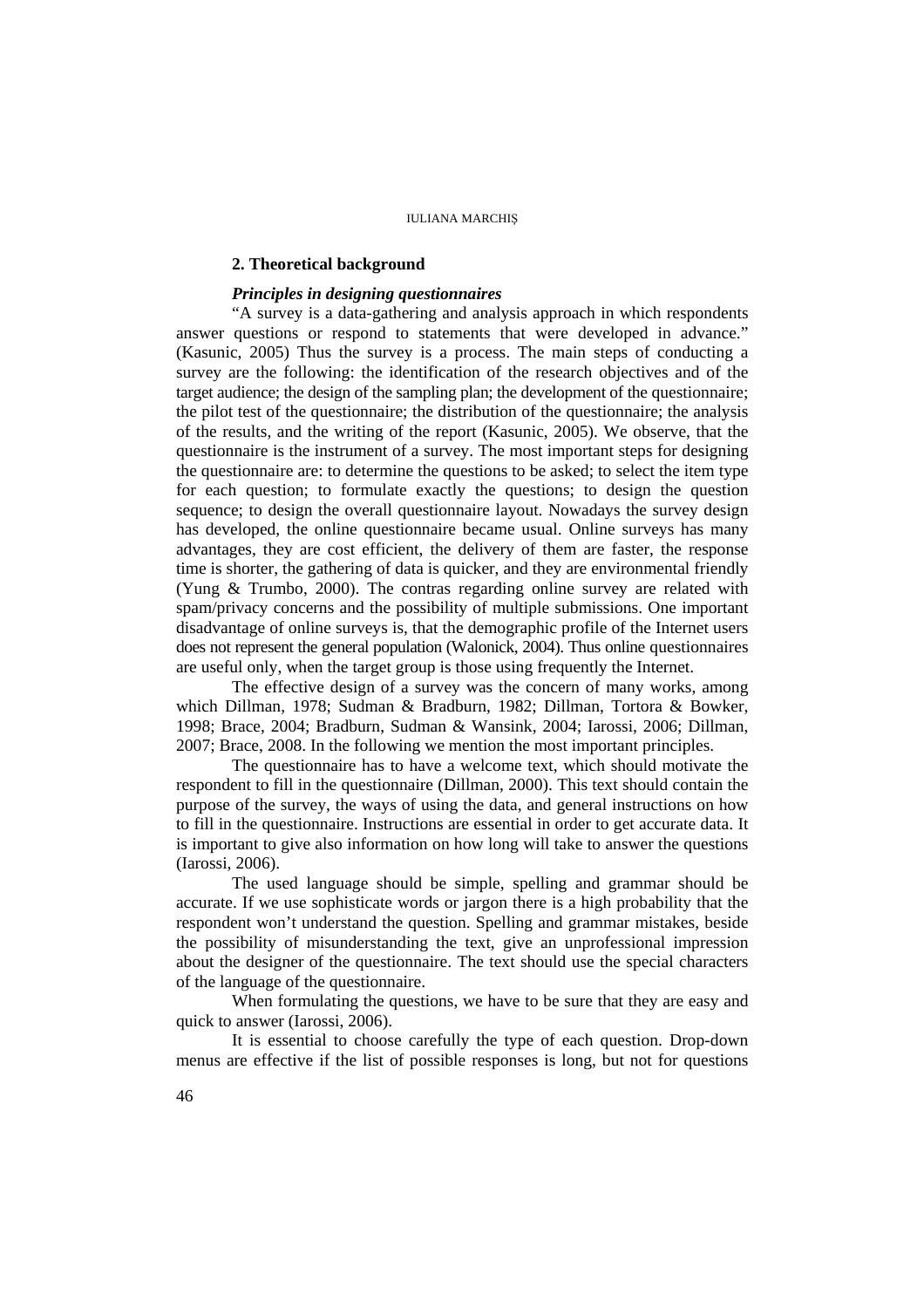with only few options. Drop-down menus or radio buttons can be used only when the response options are mutually exclusive. Open-ended questions could be used when asking about feelings, opinions, and attitudes. In many cases respondents leave these questions blank, because it is difficult for them to express their feelings, opinion, or/and because it need more time to write down the answer (Brace, 2004). Thus the percentage of open-ended question in a questionnaire shouldn't be high. In case of multiple-choice questions (drop-down menus, radio-buttons, check boxes, etc) all reasonable response alternatives should be included. If it is impossible to enumerate all the possible alternatives, give the most likely ones and let an "other" alternative to the respondent, to write his/her own choice.

Questions, which address two issues at one, should be avoided (Dillman, 2000). Negative or double negative expressions in a question could lead to incorrect answer, so they shouldn't be used when formulated a question. Leading questions influence the results of the survey, so shouldn't be used.

Questions should be grouped by topic and order logically.

#### **3. Research**

#### *Research design*

The research took place in the first semester of the 2009/2010 university year. In the research the first year Psychology and Pedagogy students were participated from Babes-Bolyai University.

ICT is a compulsory subject for Pedagogy students and optional for Psychology students. As a semester ending project, students were asked to design a survey: to find a topic for the survey, to identify the objectives and target group, to design the questionnaire, to develop the online questionnaire, to send the link of the questionnaire to their colleagues in order to collect as many answers as possible, to analyze the data, to write a report, and to edit a presentation to present their finding. Conducting a survey is a complex task, which gave the opportunity to review most of the knowledge learnt during the semester and to evaluate students' complex ICT competencies.

67 students have developed a questionnaire. The topic of the questionnaires covers a variety of thematic, just some examples: how students use their free time, how first year students have managed to get used with university life, what kind of music students listen, do students try to eat healthy food, do students smoke, do students find important to protect the environment, etc. There was one questionnaire, which looked more as a knowledge test about animals. All the other 66 questionnaires really tried to explore different aspects of students' life. These questionnaires were analyzed in order to identify the design mistakes made by the students. After students have analyzed the gathered data, they were asked to evaluate their questionnaire in the view of the obtained results and draw some conclusions about what they should have done different.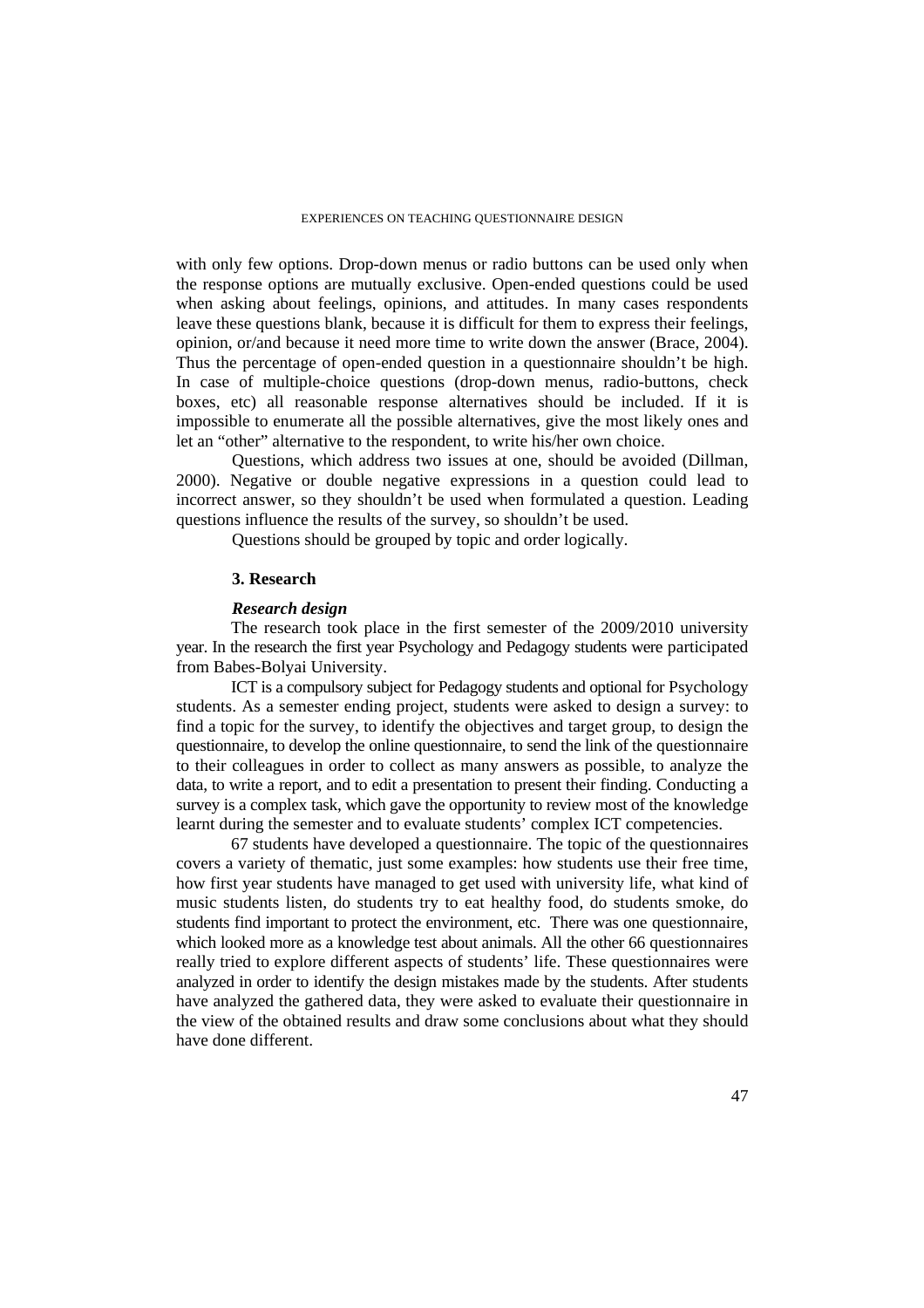# IULIANA MARCHIŞ

# **Results**

In Table 1 the identified mistakes are collected.

# **Table 1.** *Identified mistakes when designing a questionnaire*

| <b>Mistake</b>                                                                                      | Frequency<br>(in how many<br>questionnaires this<br>mistake appears) |
|-----------------------------------------------------------------------------------------------------|----------------------------------------------------------------------|
| There is not a description of the questionnaire in the beginning.                                   | 67                                                                   |
| The text of the question contains spelling or grammatical mistakes.                                 | 27                                                                   |
| There is question, which is textbox type, but should be multiple-                                   | 26                                                                   |
| choice type (checkbox or radio buttons).                                                            |                                                                      |
| There is a multiple choice type question, where it is highly possible                               | 16                                                                   |
| that the respondent have different choice that those enumerated, but<br>there is no "other" choice. |                                                                      |
| There is question, which is checkbox type, but should be radio                                      | 14                                                                   |
| button type.                                                                                        |                                                                      |
| There are not enough choices in case of some multiple-choice                                        | 12                                                                   |
| questions.                                                                                          |                                                                      |
| The choices in a radio button (where only one choice could be                                       | 11                                                                   |
| selected) type question are overlapping.                                                            |                                                                      |
| In a radio button or checkbox type question the last choice contains                                | 10                                                                   |
| a textbox too.                                                                                      |                                                                      |
| There is question, where there are only 2-3 choices, but the list type<br>item is used.             | 9                                                                    |
| There is question, which require an estimation made by the                                          | 5                                                                    |
| respondent related with the opinion of others.                                                      |                                                                      |
| The question is containing more questions.                                                          | 5                                                                    |
| The questionnaire contains leading question(s).                                                     | 3                                                                    |
| There is question, which is radio button type, but should be                                        | $\overline{3}$                                                       |
| checkbox type.                                                                                      |                                                                      |
| There are very similar questions.                                                                   | 1                                                                    |
| The questionnaire is more a knowledge test.                                                         | 1                                                                    |
| There is incomplete question.                                                                       | 1                                                                    |
| There is a multiple choice and a textbox type question in one                                       | $\mathbf{1}$                                                         |
| question.                                                                                           |                                                                      |
| The choices are numbered in a multiple choice type question.                                        | 1                                                                    |
| The choices for a question are written in a different language than                                 | 1                                                                    |
| the language of the questionnaire.                                                                  |                                                                      |
| The text of the question is not explicitly written.                                                 | 1                                                                    |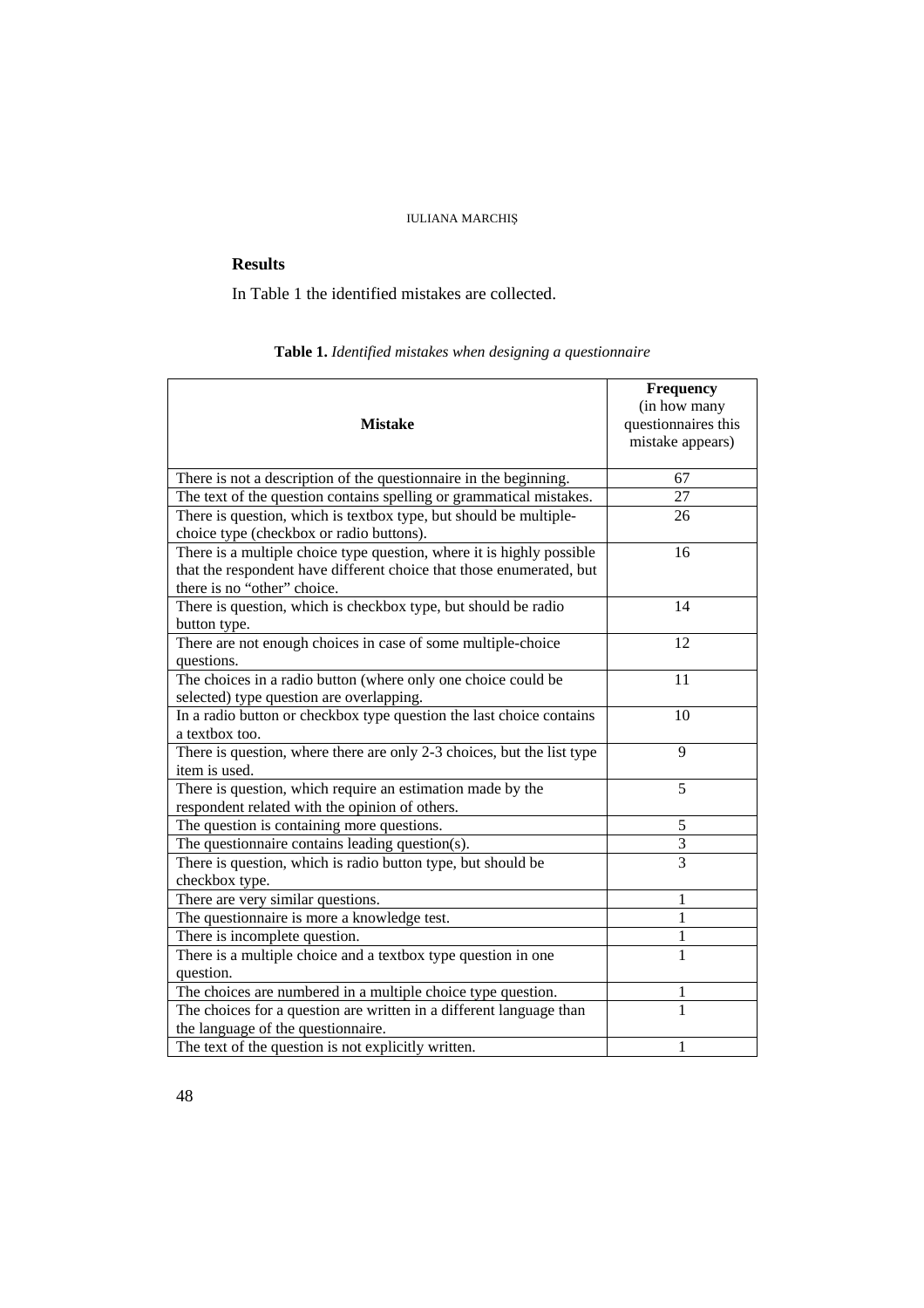In the following we will discuss these mistakes.

All the students neglected the recommendation of writing an introductory text for their questionnaire. They didn't consider it necessary and they found it time consuming to write welcome text and instructions.

Concerning the language used in the questionnaires, it is surprising that 27 (40,30%) of the questionnaires contain spelling or grammatical mistakes. These questionnaires were written in Hungarian language, and 12 questionnaires (17,91 %) of them didn't use the special characters for Hungarian language. One questionnaire contains choices for a multiple-choice question written in Romanian.

The texts of the questions are not always rigorously formulated. In Example 1 there are two connected questions. The first question is almost wellformulated (maybe is missing the place of the Internet connection: at home, at the university, etc.), but the second question can't be understood without the first one.

Example 1*.* Do you have Internet connection?  $O$   $ves$   $O$   $no$ And mobile? O yes O no

Another group of mistakes are related with the right choice of the question type. In 26 questionnaires (38,81 %) there is at least one question, which is textbox type, but should be multiple-choice type. These questions are related, for example, with the university, faculty, and age of the student. Making a list of the possible ages or possible faculties and formulate the question as a multiple choice one, it makes the analysis of the result much easier. The high percentage of the questionnaires with this mistake is surprising, as the teacher has underlined the importance of using multiple-choice questions where possible in order to be easier to analyze the data by computer. In 14 questionnaires (20,90 %) there is at least one question, which should be radio button type questions (where only one choice could be selected), but checkboxes are used. In Example 2 the choices are mutually exclusive, thus checkboxes should be used. Because of the high number of choices, it is even better to use drop-down menu (list). There are 9 questionnaires (13,43 %), where the drop-down menus are used for a 2-3 choice question.

Example 2*.* How many hours do you listen music?

 $\Box$ 1  $\Box$ 2  $\Box$ 3  $\Box$ 4  $\Box$ 5  $\Box$ 6  $\Box$ 7  $\Box$ 8  $\Box$ 9  $\Box$ 10

In 12 questionnaires (17,91 %) there are not enough choices in case of multiple-choice questions. Example 3 is a question related with free time, but gives only four choices (maybe the designer of the questionnaire put his/her own choices). Different persons could use their free time in a great variety of ways, so the choice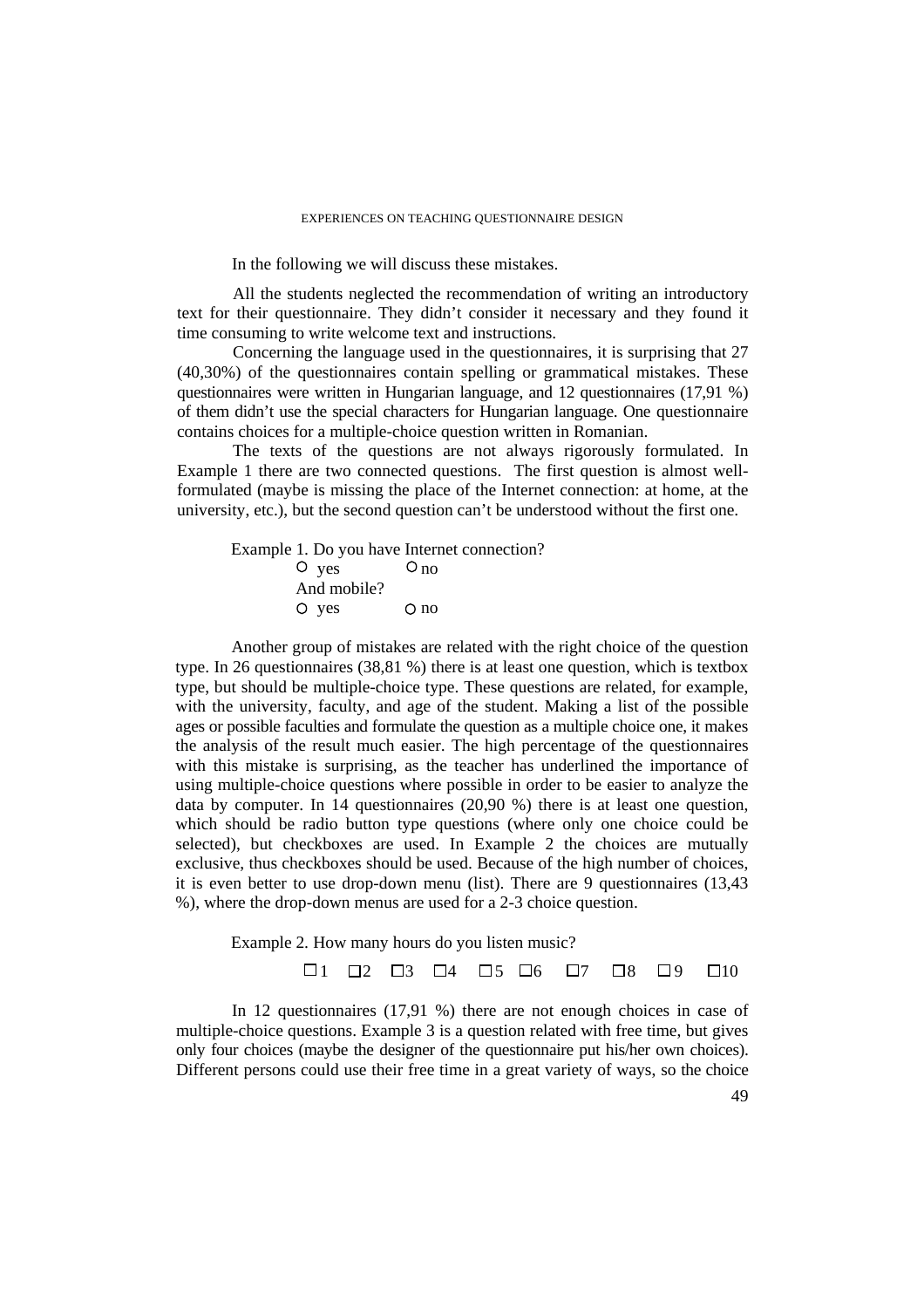#### IULIANA MARCHIŞ

list should be longer, and the last choice should be "other", with a textbox near, giving the possibility to enumerate other free time activities too. Actually, in case of 16 (23,88%) of the questionnaires there are multiple-choice questions, where the list of choices should be long and is high likely that the designer can't cover all of the possible responses, but there is not an "other" choice included.

Example 3. What do you like to do in your free time?

taking a rest  $\Box$ watching TV  $\Box$ walking  $\Box$ partying  $\Box$ 

In 11 (16,42%) questionnaires the choices in a radio button type question are not mutually exclusive. See Example 4.

Example 4. Do you use to listen music?  $\circ$  yes  $\circ$  no  $\circ$  never  $\circ$  rarely  $\circ$  often

In 5 questionnaires (7,46 %) there is at least one question, which requires that, the respondent estimate the answers of his/her colleagues (Example 5). This kind of question doesn't give accurate information.

Example 5. In your opinion, how many percentages of the students prepare their homework for the next day before going to a party? 0.70% 0.50 % 0.30% O less than 30%

Example 6 is a contra example for formulated questions. It contains more questions in one, these questions should be different type items.

Example 6. If you are in love, are you loosing weight? Are you trying to look better? Why? Or are you not care about your body?

Yes, I loose weight, because I want to look better.

 I don't care about my body, if my boyfriend/girlfriend loves me, he/she likes me how I am.

After analyzing the data, students were asked were asked to evaluate their questionnaire in the view of the obtained results and draw some conclusions about what they should have done different. All of the students (100%) who have used textbox type questions where multiple-choice questions would have been more adequate, have identified the difficulty of analyzing the obtain data for these questions (for example, asking the faculty, some students wrote "Psychology", some "Pedagogy", some "Psychology and Pedagogy", some "Psychology and Educational Sciences", so it was impossible to process this data by the computer) and said, they will be more careful in the past with this kind of questions.